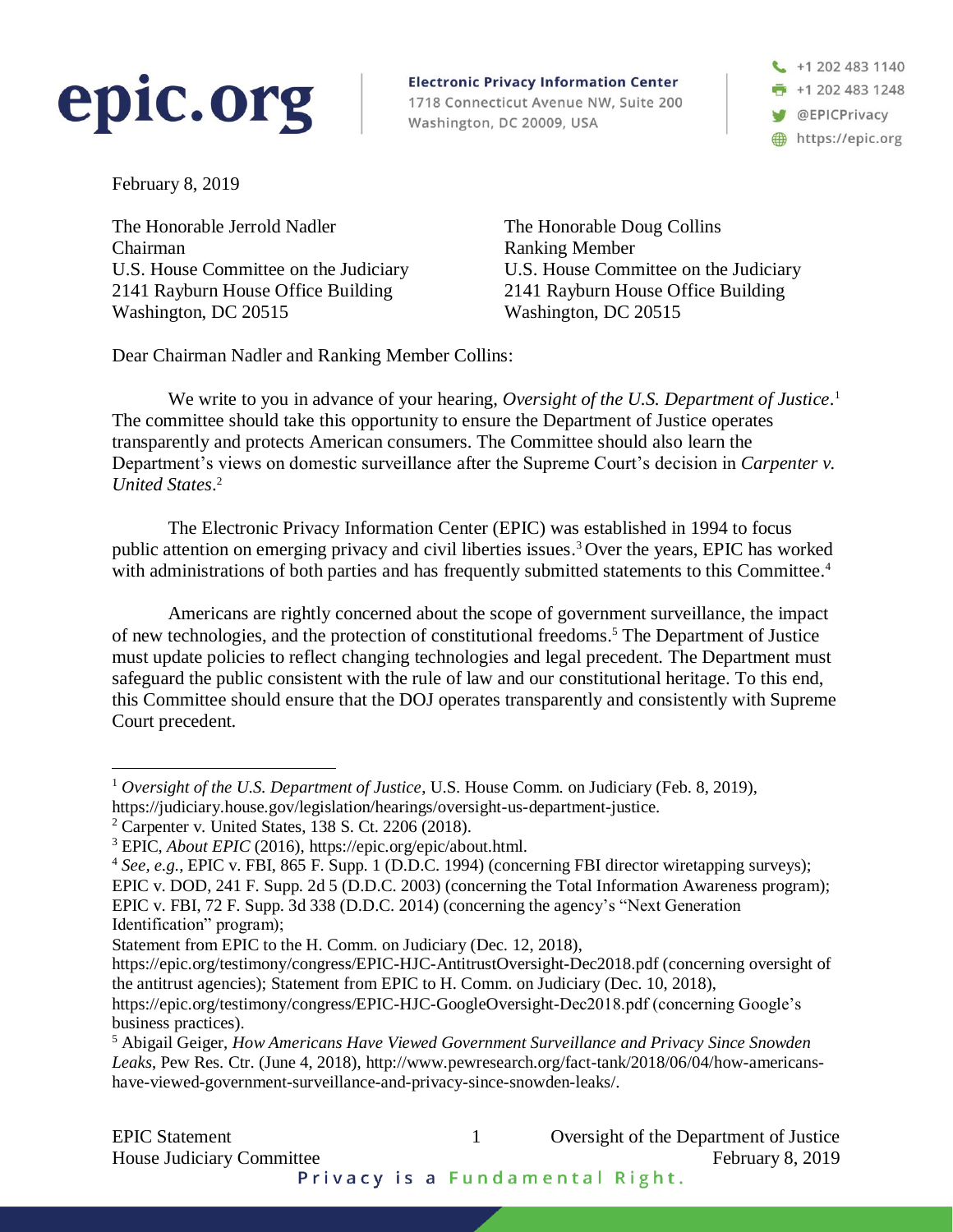## **Congress Should Work with the Department to Update Federal Wiretap Law After**  *Carpenter*

Last year, the U.S. Supreme Court overturned the Fourth Amendment exception that permitted warrantless searches of records held by third parties.<sup>6</sup> In *Carpenter v. United States*, the Court held that the Fourth Amendment protects cell phone location data and that the government must generally obtain a warrant before obtaining location data from a private party. 7 Congress has an opportunity to enact broad protecting consumers' personal data, similar to the federal wiretap act of 1968 enacted after major Court decisions in *Katz v. United States* and *Berger v. New York*. 8

Congress and the Department should work together to codify protections for Americans' personal data held by third parties. <sup>9</sup> An updated law will provide clarity for law enforcement and meaningful protections for Americans. Any updated law should:

- Establish across-the-board warrant requirements for compelled disclosure of all categories of personal data held by third parties, subject only to narrow exceptions defined in the statute;
- Impose particularity requirements and provide for judicial oversight of searches conducted on seized hard drives and other data repositories;
- Limit retention periods for seized personal data and establish deletion obligations;
- Provide for actual notice of warrants to data subjects and limit the use of gag orders on service providers; and
- Expand a "wiretap report"-style transparency regime to all surveillance orders and ensure adequate oversight.

## **The Department Should Improve Reporting on Surveillance Orders**

For over twenty years, EPIC has reviewed the Administrative Office of the U.S. Courts' annual reports on the use of federal wiretap authority. EPIC also analyzes the annual letters provided by the Attorney General to Congress regarding the use of FISA authority.<sup>10</sup> EPIC posts

 $\overline{a}$ 

EPIC Statement 2 Oversight of the Department of Justice House Judiciary Committee February 8, 2019

<sup>6</sup> Carpenter, *supra* note 2.

<sup>7</sup> *Id.* at 2217.

<sup>8</sup> Katz v. United States, 389 U.S. 347, 361 (1967); Berger v. New York, 388 U.S. 41 (1967); EPIC, *Electronic Communications Privacy Act (ECPA),* https://epic.org/privacy/ecpa/.

<sup>9</sup> *See* Marc Rotenberg, *Carpenter Fails to Cabin Katz as Miller Grinds to a Halt: Digital Privacy and the Roberts Court*, Am. Const. Soc. S. Ct. Rev. (Dec. 4, 2018), https://www.acslaw.org/analysis/acs-supremecourt-review/carpenter-fails-to-cabin-katz-as-miller-grinds-toa-halt-digital-privacy-and-the-roberts-court/; Alan Butler, *Supreme Court Puts Us On a Pro-Privacy Path for the Cyber Age*, Hill (June 29, 2018), http://thehill.com/opinion/judiciary/394808-supreme-court-puts-uson-a-pro-privacy-path-for-the-cyberage.

<sup>10</sup> *See, e.g.,* Admin. Office of the U.S. Courts, *Wiretap Report 2015*, http://www.uscourts.gov/statisticsreports/wiretap-report-2015; Letter from Assistant Attorney General Peter Kadzik to Charles Grassley, Chairman, U.S. Senate Committee on the Judiciary, et al., Apr. 28, 2016, https://fas.org/irp/agency/doj/fisa/2015rept.pdf.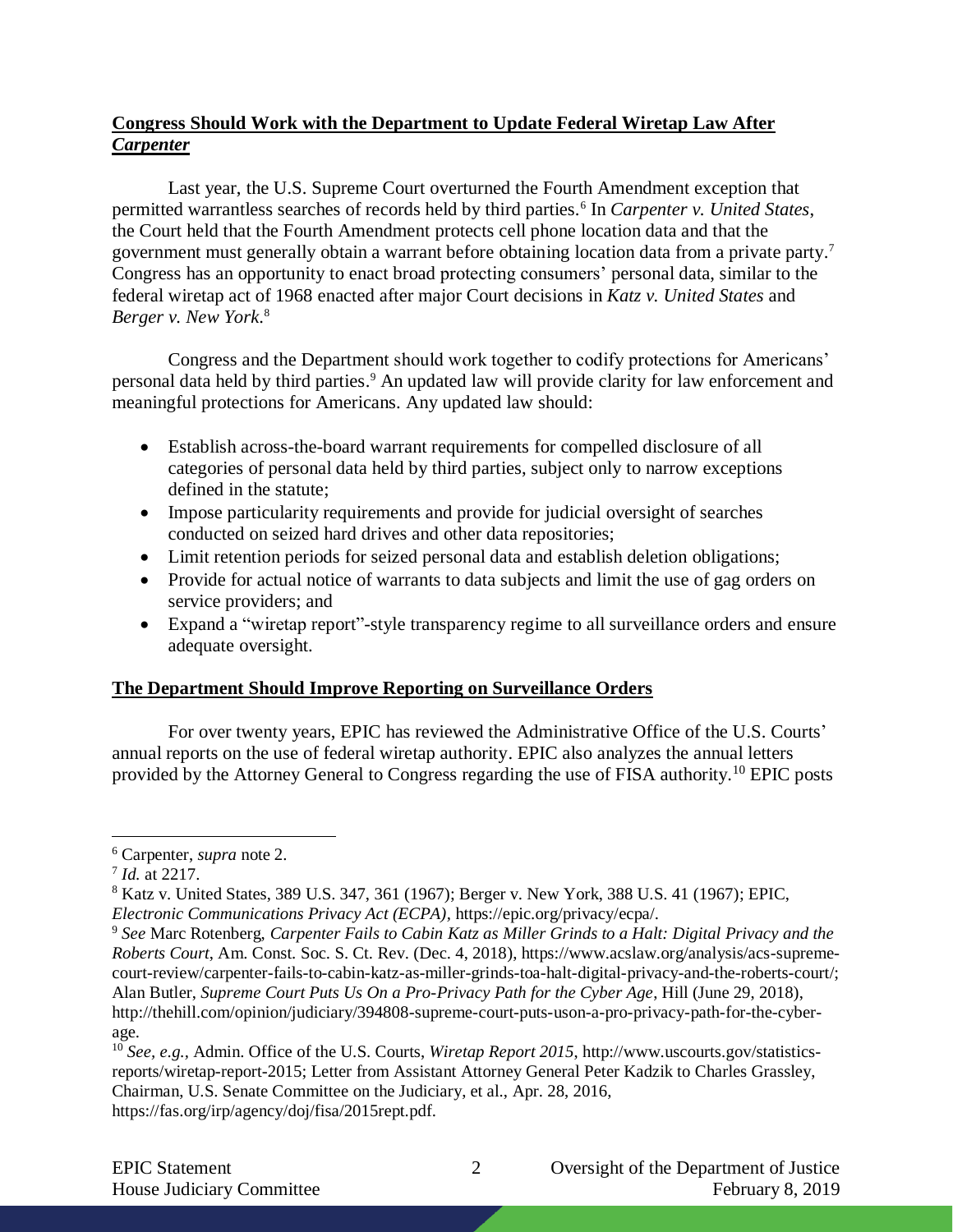these reports and letters when they are available and notes significant changes and developments.<sup>11</sup>

The annual report prepared by the Administrative Office of the U.S. Courts provides a basis to evaluate the effectiveness of wiretap authority, to measure the cost, and even to determine the percentage of communications captured that were relevant to an investigation. These reporting requirements ensure that law enforcement resources are appropriately and efficiently used while safeguarding important constitutional privacy interests.

By way of contrast, the Attorney General's annual FISA report provides virtually no meaningful information about the use of FISA authority other than the applications made by the government to the Foreign Intelligence Surveillance Court.<sup>12</sup> There is no information regarding cost, purposes, effectiveness, or even the number of non-incriminating communications of U.S. persons collected by the government.

Congress should ensure that the Department only collects location data when it is prepared to be transparent about the practice. As of today, the Department has never publicly released any comprehensive reports concerning the collection and use of cell site location information. In 2017, EPIC submitted two Freedom of Information Act requests to the Department seeking the release of any such reports.<sup>13</sup> EPIC has since sued the DOJ for failing to respond to its FOIA requests.<sup>14</sup> Despite repeated oversight requests and public litigation, there is little to no information available to Congress or the public about how the Department collects the location information of Americans.

The release of federal wiretap reports provides necessary public accountability of federal wiretap practices. These reports allow Congress and others to evaluate the effectiveness of DOJ programs and to ensure that civil rights are protected. The reports protect sensitive information about investigations and provide aggregate data about the government's surveillance activities. Congress should ensure that the Department follows that approach when it collects location information or submits FISA requests, particularly after the Supreme Court's decision in *Carpenter*.

## **The Department Has an Obligation to Protect Consumers**

American consumers have faced a constant barrage of privacy invasions and data breaches over the last five years. Facebook granted unauthorized access to sensitive profile

 $\overline{a}$ <sup>11</sup> See EPIC, Title III Wiretap Orders: 1968-2015, http://epic.org/privacy/wiretap/stats/wiretap\_stats.html; EPIC, *Foreign Intelligence Surveillance Act*, http://epic.org/privacy/terrorism/fisa/; EPIC, *Foreign Intelligence Surveillance Court (FISC)*, https://epic.org/privacy/terrorism/fisa/fisc.html.

<sup>&</sup>lt;sup>12</sup> It is clear from the Attorney General's annual reports that FISC applications are routinely approved with very rare exceptions. *See* Amnesty Int'l USA v. Clapper, 638 F.3d 118, 140 (2d Cir. 2011) ("Empirical evidence supports this expectation: in 2008, the government sought 2,082 surveillance orders, and the FISC approved 2,081 of them."). Of the Government's 1,499 requests to the FISC for surveillance authority in 2015, none were denied in whole or in part. *See* 2011 FISA Annual Report to Congress, https://fas.org/irp/agency/doj/fisa/2011rept.pdf.

<sup>13</sup> EPIC, *EPIC v. DOJ (CSLI Section 2703(d) Orders)*, https://epic.org/foia/doj/location-data/. <sup>14</sup> EPIC v. DOJ, No. 18-1814 (D.D.C. Aug. 1, 2018).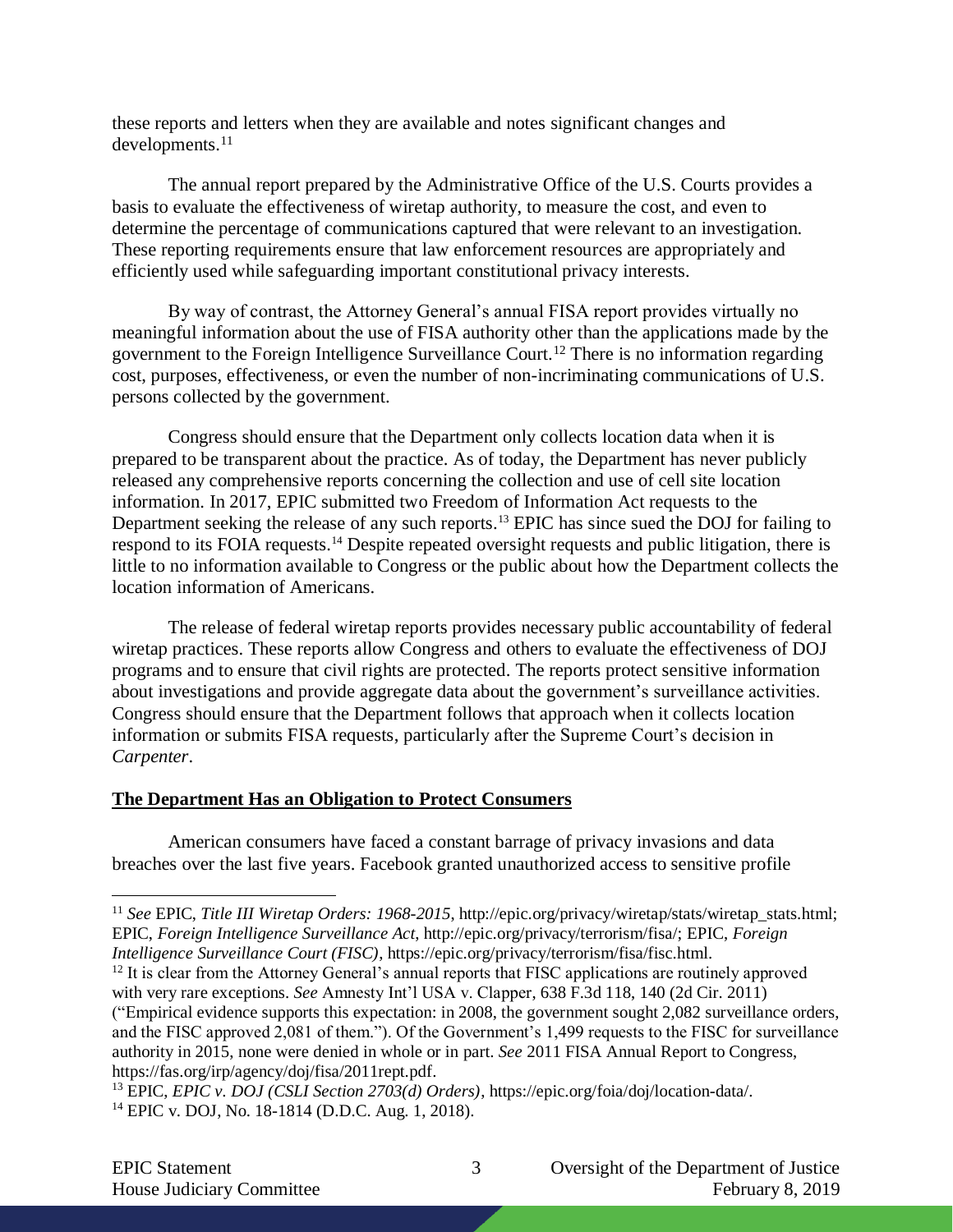information and photographs, Equifax lost control of social security numbers and put millions of Americans at risk, and other companies are collecting, selling, and disclosing consumers' location data without their knowledge. There is a clear need for greater privacy protection in America.

The Department recently took the unprecedented step of filing a brief in the Supreme Court against the interests of consumers and against enforcement of federal law. The case, *Frank v. Gaos*, <sup>15</sup> alleges that Google disclosed consumers' private search data to third parties in violation of federal law. The United States intervened in the case and argued that consumers do not have standing to sue for violations of their federal privacy rights.<sup>16</sup> In the past, the United States has argued that consumers who allege that their rights under federal law have been violated have standing to sue. In *Gaos,* the Department argued the exact opposite.

This Committee should ask the Department for its views on the proper role of the DOJ in such circumstances. For example, should the Department encourage the protection of consumers and enforcement of federal law, or should it discourage such enforcement and instead promote the interests of companies who have been sued for violating privacy rights?

## **Implementation of the CLOUD Act**

Last year, Congress passed the CLOUD Act, $17$  which clarifies procedures for U.S. law enforcement to access data stored overseas by U.S. companies and sets procedures for when foreign powers may obtain data in the United States. Under the CLOUD Act, the U.S. government may enter into executive agreements that allow foreign governments to directly access data held by American service providers.<sup>18</sup> Once enacted, the agreements allow foreign governments to bypass review or approval U.S. government and demand data directly from U.S. companies without oversight.

This Committee and the Department must therefore ensure that any agreements made under the CLOUD Act scrupulously protect Americans' rights. This responsibility is clearly defined by the Act itself: Before approving foreign access to American data, the Departments of Justice and State must certify to the House that the foreign government provides "robust" privacy and civil liberties safeguards and minimizes data collection and retention.<sup>19</sup>

The House is given the opportunity to review any proposed agreements and the findings of the executive departments. If it does not object, the agreement goes into effect after 180 days. The House must take seriously its obligation to review proposed agreements. It should ensure that well-established international protections—such as notice to data subjects—are written into agreements. It should press the next Attorney General to require agreements to provide

 $\overline{a}$ 

<sup>15</sup> In re Google Referrer Header Litig., 869 F.3d 737 (9th Cir. 2017), *cert. granted sub nom*, Frank v. Gaos, (U.S. Apr. 30, 2018) (No. 17-961).

<sup>16</sup> *See* Brief for the United States as Amicus Curiae Supporting Respondents, Spokeo v. Robins, 136 S. Ct. 1540 (2016) (No. 13-1339).

<sup>&</sup>lt;sup>17</sup> Consolidated Appropriations Act, 2018, Pub. L. No. 115-141, Division V.

<sup>18</sup> *Id.* at § 105.

 $19$  *Id.* at § 105(a).